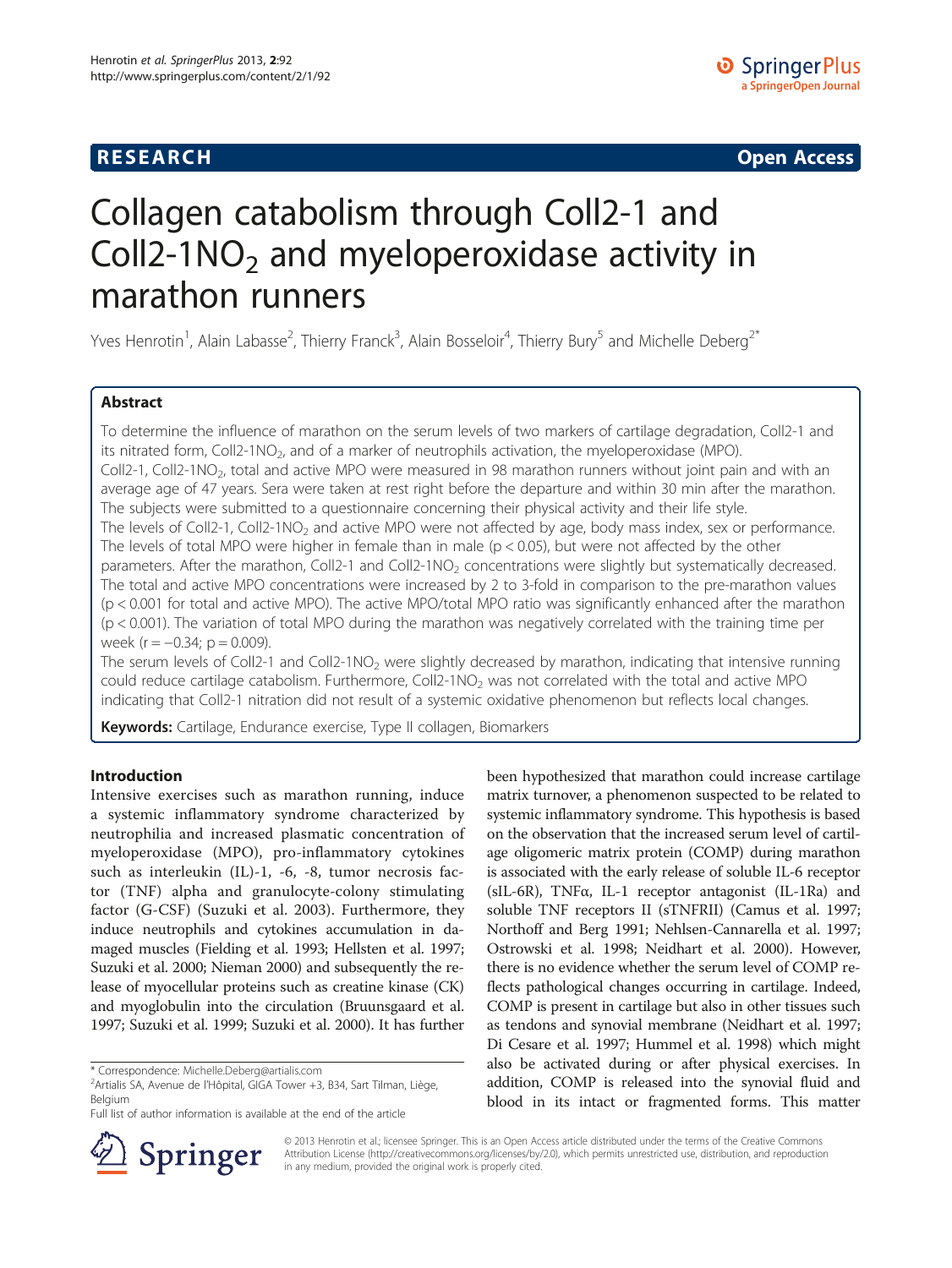possibly reflects either the simple turnover or cartilage breakdown. In general, the immunoassay used in these studies is not able to differentiate the various fragmented forms of COMP. Consequently, it cannot be concluded if the increased serum levels represent either cartilage catabolism or just an elevated metabolic rate. On the other hand, Sweet et al. (Sweet et al. [1992\)](#page-6-0) have shown that marathon race did not increase the serum levels of other markers such as keratan sulfate from the departure to 48 hours after the completion of the race. Therefore, the effects of long distance running on cartilage metabolism remain questionable. Moreover, several studies investigating cartilage by magnetic resonance imaging (MRI) have shown that competitive or leisure long-distance runners experienced no major short-term or long-term knee cartilage damages, considering that there was no evidence of pre-existing damage (Lazzarini et al. [1997](#page-6-0); Colbert et al. [2000;](#page-5-0) Lohman et al. [2001;](#page-6-0) Krampla et al. [2008;](#page-6-0) Schueller-Weidekamm et al. [2006](#page-6-0)).

To investigate the effects of long-distance running on type II collagen metabolism, we have measured Coll2-1 and Coll2-1NO<sub>2</sub> in the serum of marathon runners before and immediately after the race. Coll2-1 is a nine amino acid sequence  $(^{108}HRGYPGLDG^{116}$  ) located in the helical part of type II collagen molecule, a specific and major protein of articular cartilage. Coll2-1 is a well-recognized marker of type II collagen catabolism (Deberg et al. [2005a;](#page-5-0) Huebner et al. [2010\)](#page-6-0). Furthermore, this peptide contains a tyrosine which is sensitive to nitration. The nitrated form of Coll2-1 is called Coll2-  $1NO<sub>2</sub>$  [<sup>108</sup>HRGY(NO<sub>2</sub>)PGLDG<sup>116</sup>] and represents the oxidation related to the cartilage degradation. Even if we cannot exclude that nitration occurs outside the joint,  $Coll2-1NO<sub>2</sub>$  illustrates the oxidative-related cartilage matrix degradation. Recently, we have developed specific immunoassays (ELISA) to measure in serum Coll2-1 in its native or nitrated forms. The mean serum levels of these epitopes in adults aged 20–65 years did not vary with age and do not show diurnal variation. Coll2-1 and Coll  $2-1NO<sub>2</sub>$  were significantly elevated in osteoarthritic patients compared to age-matched controls (Henrotin et al. [2004](#page-6-0)). Additionally, the ratio Coll2-1NO<sub>2</sub>/Coll2-1 was shown to differentiate rheumatoid arthritis (RA) from osteoarthritis (OA) with a 1.6 fold higher ratio in RA than in OA (Deberg et al. [2005a](#page-5-0)). Finally, high levels of Coll2-1 and Coll2-1NO<sub>2</sub> in the urine of OA patients have been shown to predict the progression of radiographic joint space narrowing over one year (Deberg et al. [2005b\)](#page-6-0).

In this article, we report Coll2-1 and Coll2-1NO<sub>2</sub> serum levels and the levels of other biochemical markers (MPO and C-reactive protein (CRP)) to further elucidate the effects of marathon running on cartilage degradation. MPO is a hemoprotein expressed in the primary

granules of neutrophil polymorphonuclear leukocytes which uses hydrogen peroxide  $(H_2O_2)$  and Cl<sup>-</sup> to form a powerful oxidant, hypochlorous acid (HOCl) (Deby-Dupont et al. [1999](#page-6-0)). MPO also catalyzes tyrosine nitration in proteins from nitrite and  $H_2O_2$  (Sampson et al. [1998](#page-6-0)). Therefore, we hypothesize that MPO could be responsible for Coll2-1 peptide nitration and that Coll2-1 nitration could occur outside the cartilage. Indeed, MPO is not expressed in cartilage. To verify this hypothesis, we have measured Coll2-1NO<sub>2</sub> in the serum of marathon runners just after the race. At this time, it is known that a high concentration of MPO is released in the blood and a systemic oxidative stress occurs (Camus et al. [1997](#page-5-0); Melanson et al. [2006\)](#page-6-0). The absence of Coll2-  $1NO<sub>2</sub>$  increase after the marathon would suggest that Coll2-1 nitration is not a systemic phenomenon. This study was designed: (1) to investigate the effects of long distance running on type II collagen catabolism; (2) to study the impact of a systemic oxidative stress on Coll2-1 peptide nitration; (3) to determine the change of the active fraction of MPO during marathon.

# **Methods**

#### Population

The study was conducted in 98 participants (78 men and 20 women, mean age (SD): 45.84 (7.77) years; range: 27.00–60.00) at a 42.195 Km marathon. Their demographic characteristics are summarized in Table 1. All were non-smokers, in good health with no history of febrile disease in the month before the race. None were taking any medication within two weeks before the race. None were subjected to bone radiological and/or scintigraphy and none had any evidence of renal or liver failure, arthritis or other inflammatory diseases. None was currently taking any medication known to modify arthritic disease or influence joint metabolism.

The runners completed the race in an average of 198.81  $\pm$  30.94 minutes (mean  $\pm$  SD; ranged from 148 to 304 min). All the runners were deemed in medically stable condition at the end of the marathon. The study was approved by the local ethics committee. Subjects were informed of the experimental procedures and possible risks, and signed a letter of informed consent before participating.

Table 1 Anthropometric data, training history and performance of marathon runners (n = 98)

| <b>Variables</b>              | Mean (SD)       | Range         |
|-------------------------------|-----------------|---------------|
| Age (year)                    | 45.84 (7.77)    | 27–60         |
| Sex ratio (Male/Female; %)    | 79.6/20.4       |               |
| BMI ( $kg/m2$ )               | 22.9 (2.00)     | 18.37-27.76   |
| Weekly training (min)         | 371.05 (207.67) | 120.00-900.00 |
| Performance [race time (min)] | 195.56 (33.35)  | 94.00-304.00  |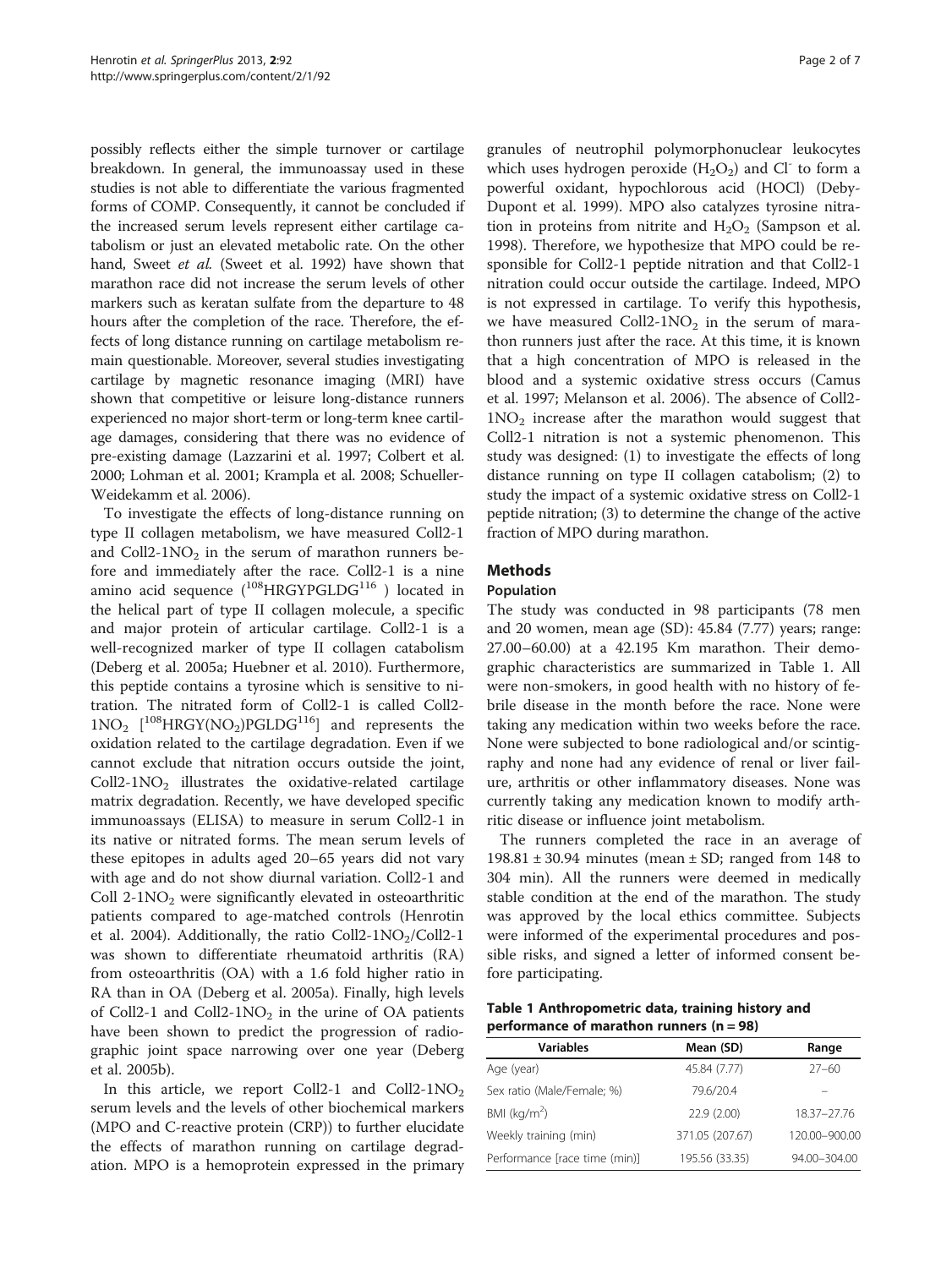#### Blood sampling

The blood samples were collected at rest before and within 30 min after the race. Peripheral blood samples were collected in Vacutainers by antecubital venipuncture with the subject in a sitting position. Samples were allowed to clot 30 min at room temperature before being centrifuged at 1000 g for 10 min. The sera were aliquoted and stored at −80°C until their analysis. All samples were thawed only once.

#### Immunoassays for Coll2-1 and Coll2-1NO<sub>2</sub>

Coll2-1 and Coll2-1NO<sub>2</sub> concentrations were measured by two competitive and specific immunoassays (ELISA) (Deberg et al. [2005a\)](#page-5-0). The Coll2-1 immunoassay measured the amino acid sequence  $^{108}$ HRGYPGLDG<sup>116</sup> in its linear form whereas the Coll2-1NO<sub>2</sub> immunoassay quantified the nitrated amino acids sequence. The limits of detection were 17 nM for Coll2-1 immunoassay and 25 pM for Coll2-1NO<sub>2</sub> immunoassay. The intra- and inter-assays coefficients of variation (CV) were lower than 10% and the dilution curves were parallel to the standard curve for both assays. The analytical recoveries were in mean 104.7% and 121.9% for Coll2-1 and Coll2-1NO<sub>2</sub> assays respectively.

Briefly, microplates were coated with 200 μl of streptavidine 0.5 μg/ml during 48 hours. After washing (washing buffer: Tris 25 mM, NaCl 50 mM, Tween 20 0,2% (v/v) pH 7.3), microtiter plates (Maxisorp, Nunc, Denmark) were blocked with 400 μl/well of blocking buffer (KH<sub>2</sub>PO<sub>4</sub> 1.5 mM, Na<sub>2</sub>HPO<sub>4</sub> 8 mM, KCl 2 mM, NaCl 138 mM, BSA 0.5% (v/v) pH 7.2) overnight at 4°C. Coll2-1 and Coll2-1NO<sub>2</sub> peptides were conjugated to biotin according to the method described by Rosenquist et al. (Rosenquist et al. [1998](#page-6-0)). One hundred μl of the biotinylated peptides (Coll2-1 at 2.5 ng/ml or Coll2-  $1NO<sub>2</sub>$  at 1.25 ng/ml) were added to each well of the streptavidine-coated plates and incubated for two hours at room temperature. After washing, 50 μl of calibrators (synthetic peptide) or unknown samples, diluted in incubation buffer (10 mM phosphate buffer saline (PBS), 138 mM NaCl, 7% (w/v) BSA, 0.1% (v/v) Tween 20 pH 7.0 for the Coll2-1 immunoassay and in 50 mM Tris, 138 mM NaCl, 7% (w/v) BSA, 0.1% (v/v) Tween 20 pH 8.0 for the Coll2-1 $NO<sub>2</sub>$  immunoassay), were added to the wells, followed by either 100 μl of D3 antibody (for Coll2-1, diluted 1/40,000) or 100 μl of D37 antibody (for Coll2-1NO<sub>2</sub>, diluted 1/500,000) and incubated one hour at room temperature. The dilutions of the antisera and of the secondary antibody were done in dilution buffer (10 mM PBS, 138 mM NaCl, 0.2% (w/v) BSA, 0.1% (v/v) Tween 20 pH 7.0 for the Coll2-1 immunoassay and in 50 mM Tris, 138 mM NaCl, 0.2% (v/v) BSA, 0.1% (v/v) Tween 20 pH 8.0 for the Coll  $2-1NO<sub>2</sub>$  immunoassay). One hundred μl of peroxidase-conjugated goat antibodies to rabbit IgG (Biosource, Belgium), diluted 1/5000 in incubation buffer, were incubated one hour at room temperature. Washing steps were performed between each incubation. Finally, 100 μl of freshly prepared enzyme substrate [3,3',55'-Tetramethylbenzidine (TMB), Biosource, Belgium] were added into each well. After 15 minutes, the reaction was stopped with 100 μl of  $4M H_3PO_4$ . The coloration was read with a microplate reader (Labsystem, Finland) at 450 nm, corrected for absorbance at 650 nm.

#### Total MPO by ELISA

The total MPO concentration in sera was measured by a solid phase two-site enzyme linked immunosorbent assay, as described by the manufacturer (ELIZEN MPO, Zentech SA, Liège, Belgium), in which the capture and the detection antibodies were two polyclonal antibodies. The performances of the assay were: a sensitivity equal to 0.4 ng/ml, the inter- and intra-assays CV lower than 15%, an accuracy between 89 and 104% and the dilution curves parallel to the standard curve.

## Active MPO by SIEFED (Specific immunological extraction followed by enzymatic detection)

The measurement of active MPO was realized as described by Franck et al. (Franck et al. [2006\)](#page-6-0) and adapted for human MPO activity measurement (Franck et al. [2009](#page-6-0)). Briefly, MPO in the biological fluid was captured on specific immobilized antibodies. After washing to eliminate unspecifically bound compounds or interfering substances, the detection of MPO enzymatic activity was performed by using  $H_2O_2$  as substrate, Amplex Red as fluorogenic electron donor and nitrite as enhancer of the reaction. The intra- and inter-assay CV were under 10 and 20%, respectively. The limit of detection was 0.40 ng/ml.

#### Biochemical measurements standard

Serum samples pre-and post-marathon were analyzed on the Roche/Cobas Integra 400/700/800 system (Roche Diagnostics) using reagents supplied by the manufacturer. Total proteins, albumin and uric acid in sera were measured spectrophotometrically. Total creatine kinase (CK) was determined by a kinetic method. CRP (C-reactive protein) was measured by immunoturbimetry (Roche Diagnostcis GmbH, Mannheim, Germany).

## Statistical analysis

The Coll2-1, Coll2-1NO<sub>2</sub>, CK, uric acid, albumin, total protein, CRP, total MPO, active MPO and active MPO/ total MPO ratio values measured before and after the marathon race were expressed as median (range). Statistical analyses were carried out with GraphPad InStat3. Wilcoxon matched pairs test was used to compare each biological marker values before and after the marathon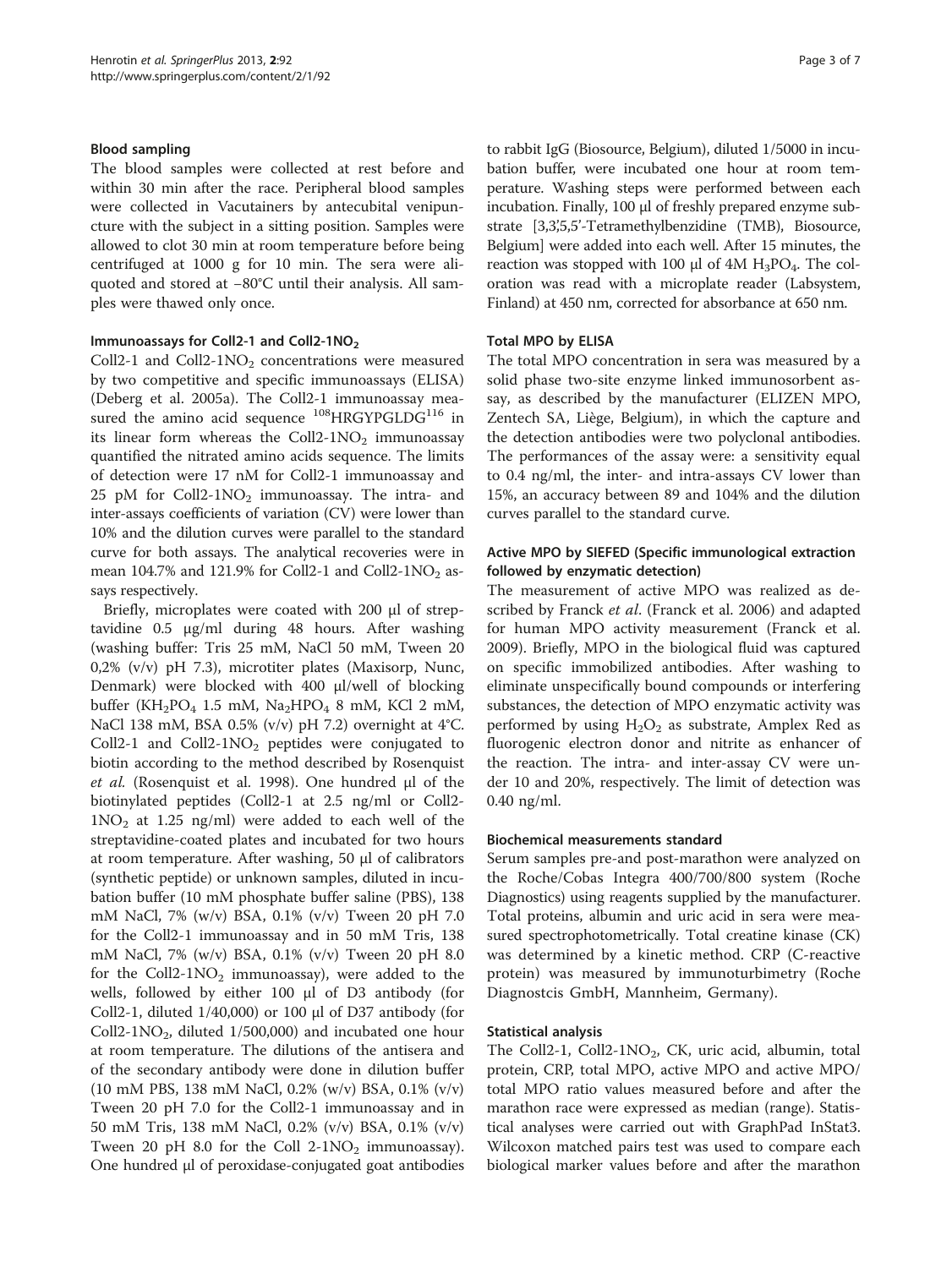<span id="page-3-0"></span>race. To determine the influence of gender, age, BMI on biological markers (Coll2-1, Coll2-1NO<sub>2</sub>, total MPO, active MPO, CRP, albumin, total protein, uric acid, creatine kinase) and on marathon characteristics (training time and performance), a regression analysis was performed. The correlations between the different biological markers before and the variation during the marathon were estimated by the non-parametric Spearman's rank correlation coefficient. Data were considered statistically significant when P value was below 0.05 (two-tailed test).

# Results

#### Cartilage biomarkers

The levels of Coll2-1 and Coll2-1NO<sub>2</sub> measured right before the race were not affected by age, BMI, sex, training time and performance. Coll2-1 and Coll2-1NO<sub>2</sub> concentrations were significantly decreased after the marathon, [Coll2-1 pre: 107.79 (28.77–296.94) nM; Coll2-1 post: 93.45 nM (28.89–278.87) (p < 0.001) and Coll2-  $1NO<sub>2</sub>$  pre: 0.26 (0.05–0.71) nM, Coll2-1NO<sub>2</sub> post: 0.21 (0.05–0.61)  $(p < 0.001)$ ] (Table 2). The reduction was observed in 73.7% of the participants for Coll2-1 and in 57.9% of participants Coll2-1NO<sub>2</sub>. There was no difference between men and women values before and after the race.

#### Neutrophil activation and systemic inflammation markers

The pre-marathon levels of total MPO measured right before the race were significantly higher in female [median:  $57.70$  (<0.40–216.74) ng/ml than in male [median: 38.40 (15.60–343.39) ng/ml] (p < 0.05). By contrast, the levels of CRP were not statistically different [male 0.84 (0.00–7.00) mg/l and female 0.83 (0.00–8.00) mg/l]. The serum levels of CRP and total MPO were not correlated with age, BMI, performance and training time before the marathon. After the marathon, the levels of MPO and CRP increased in 89% and 15.4% of the participants respectively [MPO pre: 42.30 (<0.40–343.49) ng/ml and MPO post: 94.40 (13.47–465.30) ng/ml; CRP pre: 0.84

(0.00–8.00) mg/l and CRP post: 1.06 (0.00–12.00) mg/l] (Table 2). No difference was observed between men and women after the race.

Before the marathon, there was no difference of active MPO between men and women [men: 4.15 (<0.40–50.68) ng/ml and women 3.46 (<0.40–33.35) ng/ml]. No correlation between pre-marathon active MPO values and BMI, age, training time and performance was observed. After the marathon, the active MPO was significantly increased [pre-marathon values: 4.05 (<0.40–50.68) ng/ml and post-marathon values:  $11.63$  (<0.40-175.23) ng/ml (p < 0.0001)]. After the marathon, no difference between men and women was observed [men: 11.73 (0.86–175.23) ng/ml and women  $7.83$  (<0.40–28.73) ng/ml]. Finally, in comparison with the pre-marathon values, the ratio active MPO/total MPO was increased after the race [pre-marathon: 7.73 (0.00–61.49) % vs post-marathon: 13.72 (0.07– 92.68) %  $(p < 0.0001)$ ]. A positive correlation was found between active MPO and total MPO  $(r = 0.67; p < 0.001)$ . No relationship was observed between MPO activity and CRP, Coll2- $1NO<sub>2</sub>$ .

#### Biochemical markers

Before the marathon, total protein and albumin values were not affected by age, BMI, sex, training time and performance at the marathon. After the marathon, total protein and albumin concentrations significantly increased [total protein pre-marathon: 78.21 (67.54–90.55) mg/ml; post-marathon: 81.40 (65.16–92.30) mg/ml and albumin pre-marathon: 45 (40.00–53.00) g/l; post-marathon: 47.00 (41.00–54.00) g/l;  $p < 0.001$ ]. The elevations of total protein and albumin levels were moderate (total protein:  $3.64 \pm 0.45$ % and albumin:  $3.88 \pm 0.44$ %) but were present in all subjects.

Pre-marathon CK levels were more elevated in male [median: 62.00 (22.00–200.00) U/l/] than in female [median: 54.50 (11.00–164.00) U/l] but the difference was not significant ( $p = 0.074$ ). No correlation of pre-marathon CK values and age, BMI, training and performance

| Table 2 Pre- and post-marathon values of biochemical markers |  |  |  |  |
|--------------------------------------------------------------|--|--|--|--|
|--------------------------------------------------------------|--|--|--|--|

| Pre-marathon                | Post-marathon          | Significance |  |
|-----------------------------|------------------------|--------------|--|
| 78.21 (67.54-90.55)         | 81.40 (65.16-92.30)    | < 0.001      |  |
| 45.00 (40.00-53.00)         | 47.00 (41.00-54.00)    | < 0.001      |  |
| 47.00 (25.00-72.00)         | 55.00 (31.00-80.00)    | < 0.001      |  |
| 59.00 (11.00-200.00)        | 212.00 (44.00-2020.00) | < 0.001      |  |
| $0.84(0.00 - 8.00)$         | $1.06(0.00 - 12.00)$   | < 0.001      |  |
| 42.30 (<0.40-343.39)        | 94.40 (13.47-465.30)   | < 0.001      |  |
| $4.05$ ( $< 0.40 - 50.68$ ) | $11.63$ (<0.40-175.23) | < 0.001      |  |
| 7.73 (0.00-61.49)           | 13.72 (0.07-92.68)     | < 0.001      |  |
| 107.79 (28.77-296.94)       | 93.45 (28.89-278.87)   | < 0.001      |  |
| $0.26(0.05 - 0.71)$         | $0.21(0.05 - 0.61)$    | < 0.001      |  |
|                             |                        |              |  |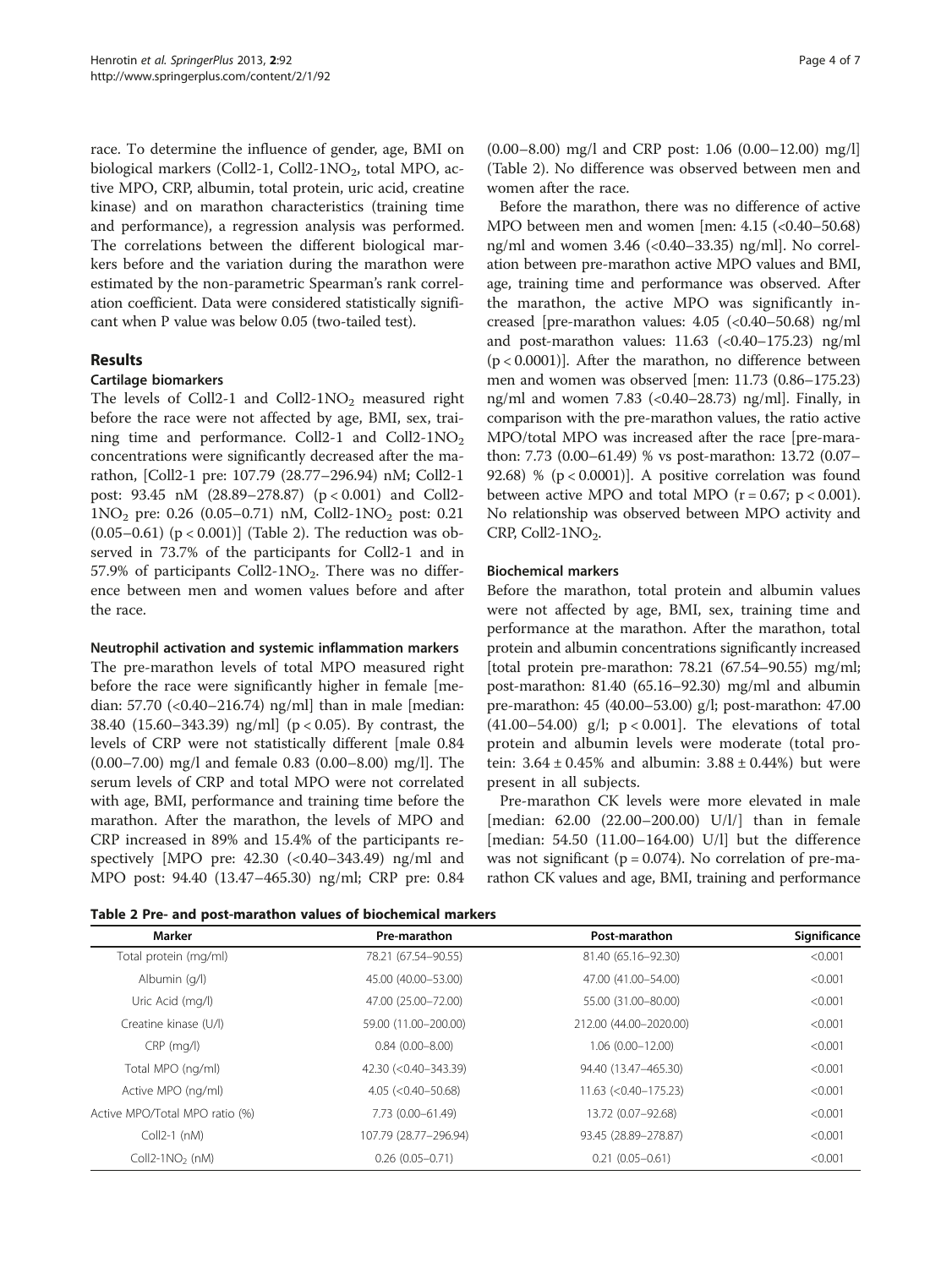was observed. After the race, CK significantly increased by an average of 3.6 fold [pre-marathon: 59.00 (11.00– 200.00) U/l; post-marathon: 212.00 (44.00–2020.00) U/l] (Table [2](#page-3-0)). The increase of CK levels and the post-marathon levels were similar in men and women.

Pre-marathon serum uric acid levels were more elevated in men [48.00 (32.00–72.00) mg/l] than in women [36.00 (25.00–67.00) mg/l] (p < 0.001). No correlation between pre-marathon uric acid values and the BMI, the training time and the performance was observed. After the marathon, the uric acid concentrations were increased by 1.17-fold [pre: 47.00 (25.00–72.00) mg/l; post: 55.00 (31.00–80.00) mg/l] (p < 0.001) (Table [2\)](#page-3-0) and the difference between men and women levels was still present [men: 57.00 (35.00–77.00) mg/l and women: 44.00  $(31.00-80.00)$  mg/l  $(p = 0.01)$ .

# Correlations between biological markers, demographic characteristics before the race and changes in serum concentrations after the marathon

A multiple regression analysis was employed to test to what extent the variability of changes in biological markers during the marathon could be explained by demographic parameters, training time or performance. A significant positive correlation was found for total protein changes during marathon and BMI  $(r = 0.24,$  $p = 0.02$ ) as well as for albumin changes and age ( $r = 0.21$ ;  $p = 0.05$ ). The variation of total MPO levels during the race, but not active MPO or active MPO/total MPO ratio, was negatively correlated with the weekly training time  $(r = -0.34, p = 0.009)$  (Figure 1). The changes in active MPO levels during the marathon was negatively correlated with the age  $(r = -0.25, p = 0.03)$ . The other biomarkers changes were not correlated with age, BMI, training time or performance.

None of the biomarkers levels before the race was correlated with changes during the marathon.

#### **Discussion**

Previous studies, that investigated acute stress on the knee caused by marathon running, revealed controversial results most likely due to their small number of participants and the crossed distance (Neidhart et al. [2000](#page-6-0); Krampla et al. [2001;](#page-6-0) Wu et al. [2004;](#page-6-0) Schmitt et al. [2006](#page-6-0); Schueller-Weidekamm et al. [2006](#page-6-0); Kim et al. [2007\)](#page-6-0).

The main result of our study was that the serum levels of Coll2-1 and Coll2-1NO<sub>2</sub> slightly, but systematically and significantly, decreased after the marathon, whereas total protein concentrations increased. This finding indicates that the changes in Coll2-1 and Coll2-1NO<sub>2</sub> levels do not result of a global change in connective tissue metabolism, but well of a change in cartilage metabolism. To our knowledge, this study is the first one to demonstrate the effects of an intensive running on collagen



catabolism. Previous studies have reported that the serum levels of keratan sulfate, a component of aggrecan, were unchanged in runners immediately after a marathon (Sweet et al. [1992\)](#page-6-0), and that the serum levels of COMP were increased during and after the marathon (Neidhart et al. [2000\)](#page-6-0). In human, COMP is produced in cartilage by chondrocytes and in tendons, menisci, and synovial tissue by fibroblasts (Di Cesare et al. [1997](#page-6-0); Hummel et al. [1998\)](#page-6-0). Therefore, the rise in COMP serum concentrations during the marathon may be indicative of the severe physical strain on joint structure, but may also be associated with tendonitis, synovitis or meniscus injury. In contrast, Coll2-1 is specific of cartilage tissue. Coll2-1 is a denaturation epitope located in triple helical domain of the type II collagen molecule that is made available by unwinding of the triple helix (Henrotin et al. [2007\)](#page-6-0). Coll2-1 and Coll2-1NO<sub>2</sub> were found to be elevated in the serum of OA patients (Deberg et al. [2005a\)](#page-5-0) and in OA cartilage (Deberg et al. [2008](#page-6-0)). These observations revealed that Coll2-1 was a specific marker of the cartilage degradation. Therefore, the decrease in Coll2-1 levels in post-marathon serum could be interpreted as a protective effect of long distance running on cartilage. This hypothesis is supported by the works of Neidhart et al. (Neidhart et al. [2000](#page-6-0)) that demonstrated that the serum levels of IL-1 receptor antagonist (IL-1Ra) highly increased during the marathon and remained elevated two hours after the marathon completion, whereas the serum levels of IL-1β were unchanged. IL-1Ra competes with IL-1 for the same receptor without having intrinsic activity. By this way, IL-1Ra limits the deleterious effect of IL-1β on car-tilage (Caron et al. [1996](#page-5-0)). IL-1β is known to be the key cytokine in cartilage degradation in OA. IL-1β stimulates the production of matrix metalloproteases and reactive oxygen species by chondrocytes and decreases the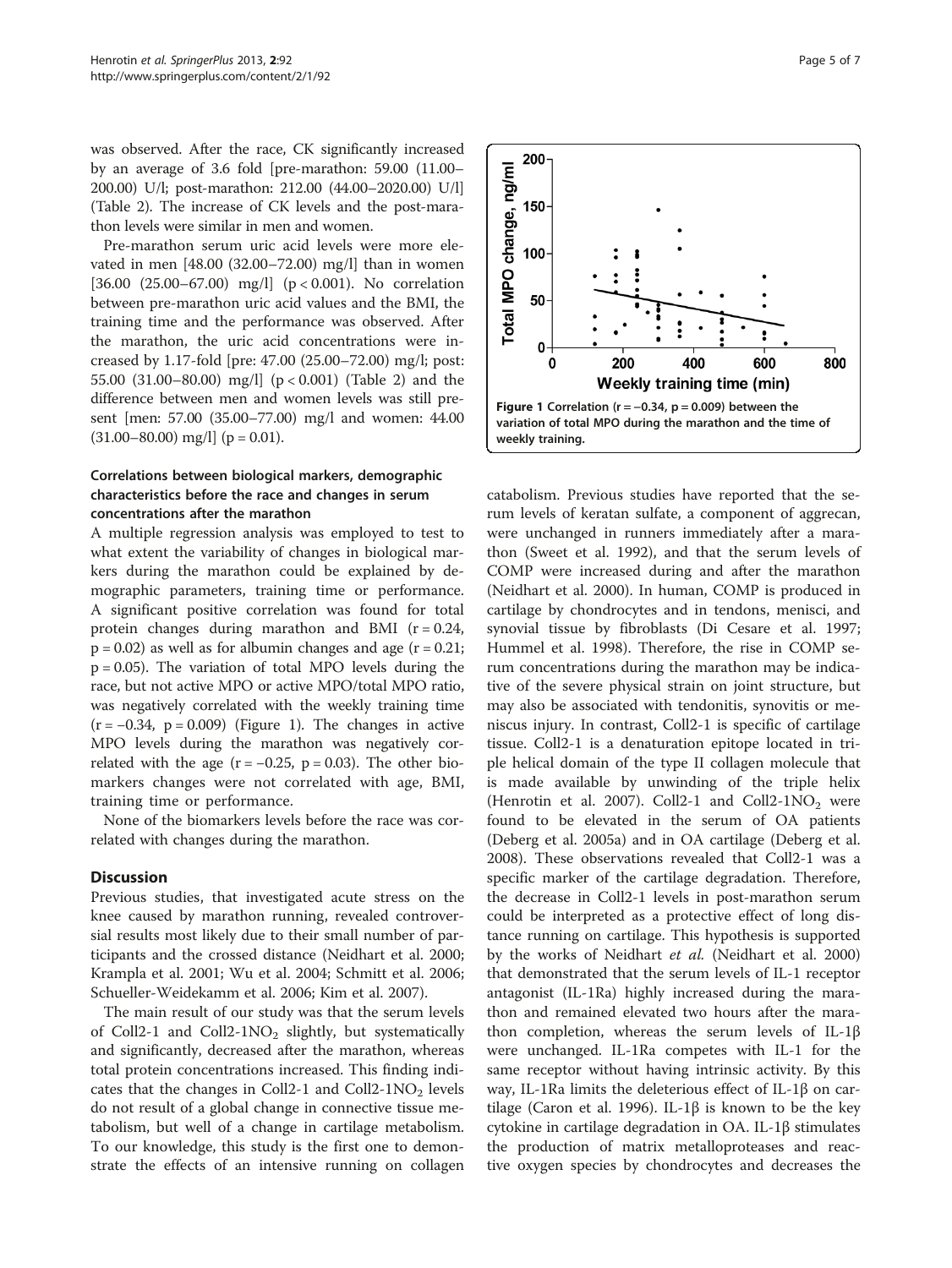<span id="page-5-0"></span>synthesis of cartilage matrix constituents. Therefore, we could conclude that the decrease of the serum levels of serum Coll2-1 at the completion of the marathon, could result of the inhibition of IL-1β activity by IL-Ra.

Another explanation could be that the decrease in the serum level of Coll2-1 results of an increase in Coll2-1 clearance secondary to prolonged exercise as previously observed with MPO in marathon (Suzuki et al. [2003](#page-6-0)). As previously reported, the serum levels of MPO were highly increased after marathon indicating that long distance race induces neutrophil degranulation (Camus et al. 1997). For the first time, we have also measured serum active MPO using an original method called SIEFED ('Specific Immunological Extraction Followed by Enzymatic Detection') allowing the study of the enzyme without interference of the biological sample. In this assay, first, blood MPO was captured on specific immobilized antibodies, secondly, not specifically bound compounds or interfering substances were eliminated by washings and, third, MPO enzymatic activity was revealed fluorimetrically. With this method, we have found that not only total MPO, but also active MPO were increased suggesting that a systemic oxidative stress and a production of hypochloric acid and derivatives oxidants could occur after a marathon. Interestingly, MPO and active MPO before or after the marathon were not correlated with Coll2-1NO<sub>2</sub>. This finding supports the concept that Coll2-1 nitration does not result of systematic oxidative stress, but rather reflects oxidative stress occurring in the joints. The variation of total MPO during the marathon, but not active MPO or active MPO/total MPO ratio, was negatively correlated with the weekly training time. This result indicates that the training prevents from neutrophils degranulation during marathon. This finding also suggests that the blood concentration of total MPO could be a useful marker for the follow-up of training.

Another important observation was that a fraction of the released MPO is activated during the marathon. The in vivo regulation of MPO is complex. Indeed the enzyme performs its function in a wide variety of environments with different pH and levels of NO,  $H_2O_2$ ,  $O_2$ ,  $O_2$ , inorganic and organic substrates, and reducing agents (Klebanoff [2005\)](#page-6-0). Two hypotheses can be proposed to explain the increased levels of active MPO after the race. First, it could be due to the decrease of the serum levels of lipoprotein, an inhibitor of active MPO, immediately and until one day after a marathon (Goodyear et al. [1990\)](#page-6-0). Secondly, the peroxidase activity of MPO could be down regulated by NO (Abu-Soud and Hazen 2000). As a significant reduction in the excretion of NO metabolites has been demonstrated in marathon runners, we can speculate that the decrease of NO metabolites in serum promote MPO activity (Rodriguez-Plaza et al. [1997\)](#page-6-0). Although we observed for total MPO a difference between men and women before the marathon race, it is difficult to assert that this difference is only due to gender. Indeed, many factors such as smoking, oral contraception, anthropomorphic variables, can influence the concentration of MPO (Hoy et al. [2001](#page-6-0)). However an important observation was that a fraction of the released MPO is active during the marathon whatever the gender. The in vivo regulation of MPO is complex. The idea was already explained above.

#### Conclusions

Our data reveal 1) that long distance running slightly but significantly decreases type II collagen catabolism. This finding suggests that long-distance running does not damage cartilage at short-term; and 2) that the active fraction of MPO increases during stressful running race.

#### Competing interests

No funding was received for this study. Y. Henrotin is the founder of the spin-off Artialis SA. M. Deberg is the R&D director of Artialis. A. Bosseloir is the chief operating officer of Zentech. Other authors declare no conflict of interests.

#### Authors' contributions

YH and MD carried out the study conception and design, the analysis and the interpretation of data, the drafting and the revision of this paper. MD, AL, AB and TB carried out the acquisition of data. TF took part in the analysis and the interpretation of data and the drafting of this paper. All the authors read and approved the final manuscript.

#### Acknowledgements

The authors thank C Boileau for her assistance in this manuscript preparation.

#### Author details

<sup>1</sup> Bone and Cartilage Research Unit, University of Liège, CHU Sart Tilman, Liège, Belgium. <sup>2</sup> Artialis SA, Avenue de l'Hôpital, GIGA Tower +3, B34, Sart Tilman, Liège, Belgium. <sup>3</sup>Centre for Oxygen Research and Development, University of Liège, Institute of Chemistry, Liège, Belgium. <sup>4</sup>Zentech SA, Liège Science Park, Angleur, Belgium. <sup>5</sup>Department of Sport Physiology, University of Liège, Liège, Belgium.

#### Received: 20 November 2012 Accepted: 26 February 2013 Published: 8 March 2013

#### References

- Abu-Soud HM, Hazen SL (2000) Nitric oxide is a physiological substrate for mammalian peroxidases. J Biol Chem 275(48):37524–37532
- Bruunsgaard H, Galbo H, Halkjaer-Kristensen J, Johansen TL, MacLean DA, Pedersen BK (1997) Exercise-induced increase in serum interleukin-6 in humans is related to muscle damage. J Physiol 499(Pt 3):833–841
- Camus G, Poortmans J, Nys M, Deby-Dupont G, Duchateau J, Deby C, Lamy M (1997) Mild endotoxaemia and the inflammatory response induced by a marathon race. Clin Sci (Lond) 92(4):415–422
- Caron JP, Fernandes JC, Martel-Pelletier J, Tardif G, Mineau F, Geng C, Pelletier JP (1996) Chondroprotective effect of intraarticular injections of interleukin-1 receptor antagonist in experimental osteoarthritis. Suppression of collagenase-1 expression. Arthritis Rheum 39(9):1535–1544
- Colbert LH, Hootman JM, Macera CA (2000) Physical activity-related injuries in walkers and runners in the aerobics center longitudinal study. Clin J Sport Med 10(4):259–263
- Deberg M, Labasse A, Christgau S, Cloos P, Bang Henriksen D, Chapelle JP, Zegels B, Reginster JY, Henrotin Y (2005a) New serum biochemical markers (Coll 2–1 and Coll 2–1 NO2) for studying oxidative-related type II collagen network